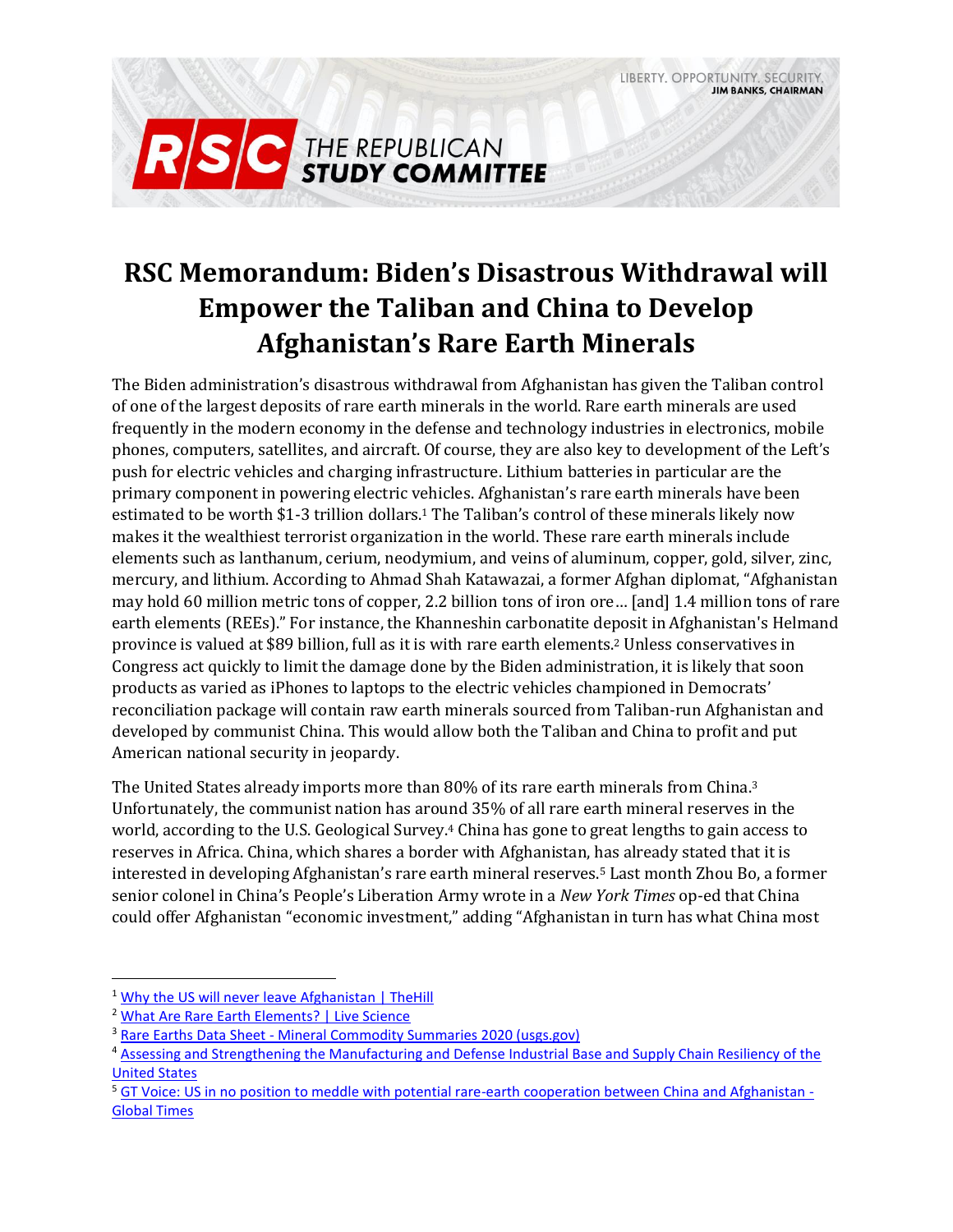

prizes: opportunities in infrastructure and industry building — areas in which China's capabilities are arguably unmatched — and access to \$1 trillion in untapped mineral deposits." $6$ 

China had entered into a number of agreements with the recently overthrown government of the Afghanistan (the Islamic Republic of Afghanistan), including a 30-year, \$3 billion contract with the China Metallurgical Group, a state-owned mining enterprise based in Beijing, to exploit the Mes Aynak copper deposit.<sup>7</sup> While, the project was long stalled, on September 13<sup>th</sup>, China's Metallurgical Group announced it was looking forward to continuing the project, now under Taliban-controlled Afghanistan, when the security situation allows.<sup>8</sup>

Prior to the Taliban's takeover of Afghanistan, the Taliban was increasingly profiting from illegal mining of Afghanistan's mineral wealth. A report by *Radio Free Europe,* citing Taliban sources, estimated that the group made \$464 million in income from mining in 2020.<sup>9</sup> The United Nations Security Council's Sanctions Committee has confirmed that the Taliban has regularly carried out the illicit extraction of onyx marble, gold, rare earth minerals, aragonite, copper, tin and zinc in districts under its control and in cooperation with mining companies across the border in Pakistan. Such activities were overseen by the Taliban's "Dabaro Comisyoon" (Stones and Mines Commission).<sup>10</sup>

While, both the United States and the United Nations maintain a number of sanctions regimes on the Taliban designed to limit the ability of companies to with the Taliban, including to develop or use Afghanistan's rare earth minerals, these sanctions suffer from several inadequacies. After the September  $11<sup>th</sup>$  terrorist attacks, President Bush imposed sanctions on the Taliban, designating the group as Specially Designated Global Terrorists (SDGTs) pursuant to Executive Order 13224, which prohibited persons from doing business with the Taliban or any entity owned or controlled by it, cutting such persons off of U.S. markets and the U.S. financial system. <sup>11</sup> However, despite the fact that doing business with the Taliban is prohibited, actual implementation of such sanctions have traditionally been slow as the President acting through the Department of Treasury must establish that a person is doing business with the Taliban or its affiliates. Due to the fact that it is often difficult to establish that an entity is owned or controlled by the Taliban, it may be problematic to quickly implement such sanctions in practice. These sanctions do not automatically consider entities operating under Taliban government control as being owned or controlled by the Taliban. The Taliban is also sanctioned under UN Security Council resolutions 1267 (1999), and later 1988 (2011). Yet as Brian O'Toole of the Atlantic Council has noted, the Taliban itself is not specifically listed on any UN sanctions *list*, creating a lack of clarity over the group's sanctions status by the UN, which has opened the door for China and Russia to argue that such sanctions do not prohibit them

<sup>6</sup>[Opinion | How the U.S. Exit from Afghanistan Helps China -](https://www.nytimes.com/2021/08/20/opinion/china-afghanistan-taliban.html) The New York Times (nytimes.com)

<sup>7</sup> [The Story Behind China's Long](https://thediplomat.com/2017/01/the-story-behind-chinas-long-stalled-mine-in-afghanistan/)-Stalled Mine in Afghanistan – The Diplomat

<sup>8</sup> [China's Jiangxi Copper to develop Afghanistan copper mine when situation allows | Nasdaq](https://www.nasdaq.com/articles/chinas-jiangxi-copper-to-develop-afghanistan-copper-mine-when-situation-allows-2021-09-13)

<sup>9</sup> [Exclusive: Taliban's Expanding 'Financial Power' Could Make It 'Impervious' To Pressure, Confidential Report](https://www.rferl.org/a/exclusive-taliban-s-expanding-financial-power-could-make-it-impervious-to-pressure-secret-nato-report-warns/30842570.html)  [Warns \(rferl.org\)](https://www.rferl.org/a/exclusive-taliban-s-expanding-financial-power-could-make-it-impervious-to-pressure-secret-nato-report-warns/30842570.html)

<sup>10</sup> [UN S 2020/415 \(securitycouncilreport.org\)](https://www.securitycouncilreport.org/atf/cf/%7B65BFCF9B-6D27-4E9C-8CD3-CF6E4FF96FF9%7D/s_2020_415_e.pdf)

<sup>&</sup>lt;sup>11</sup> [Why Isn't Afghan Taliban on US List of Foreign Terror Groups? \(voanews.com\)](https://www.voanews.com/a/afghan-taliban-us-list-foreign-terror-groups/3732453.html)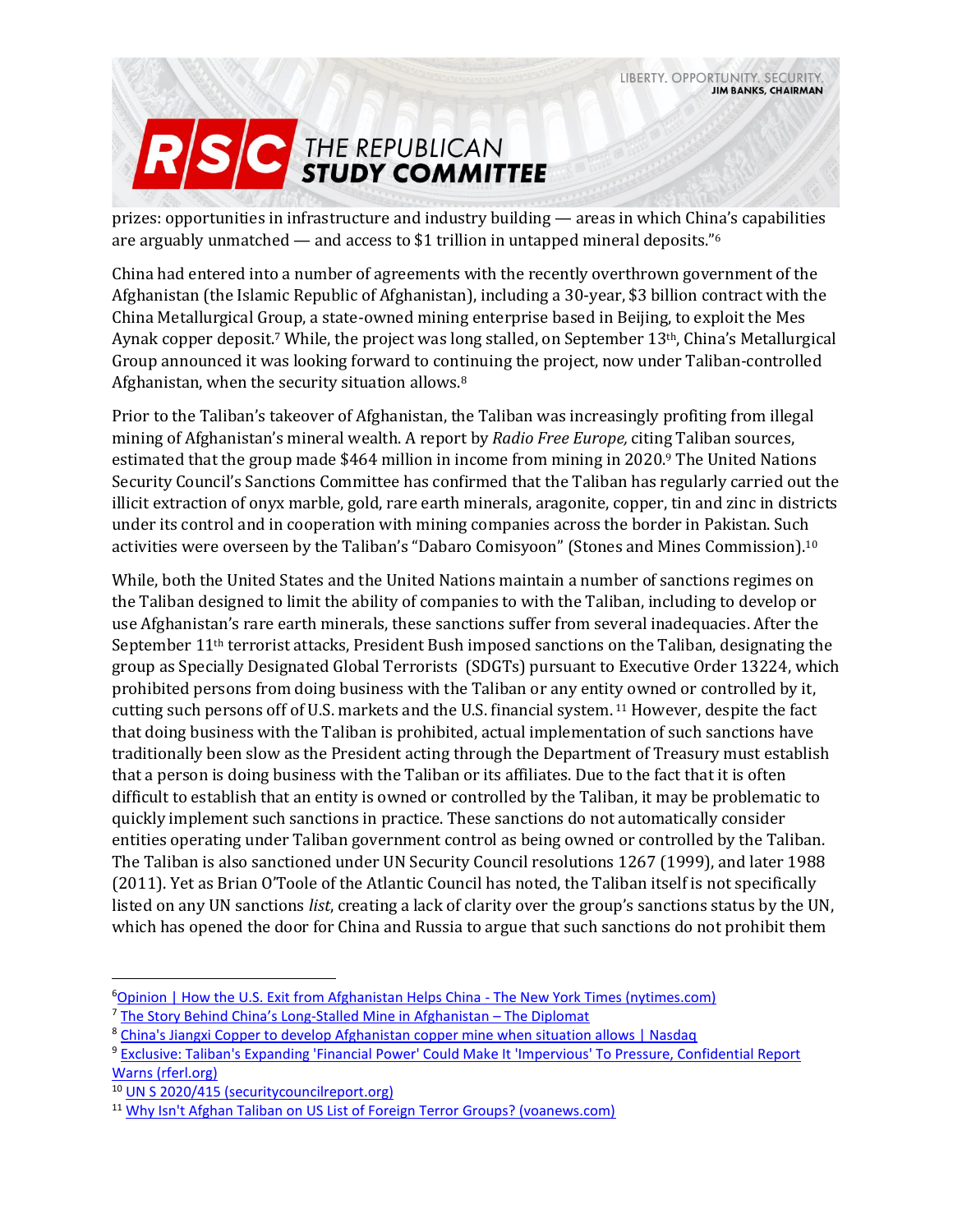

from doing business with the group. <sup>12</sup> Because UN sanctions are interpreted and carried out by nation states, it is likely that China will ignore the sanctions in its economic dealings with Afghanistan.

While the current sanctions authorities with respect to the Taliban grant the President the ability to impose sanctions on entities doing business with the Taliban, the drawbacks in the current sanctions regime could slow down efforts to prevent Chinese companies from developing Talibanrun Afghanistan's rare earth mineral sector. Conservatives may believe that Congress should update the current sanctions regime in law to make it easier to impose costs on Chinese companies developing Afghanistan's rare earth minerals. Specifically, the current sanctions regime should be updated to take into account the possibility that seemingly "private" entities under the Taliban's jurisdiction may engage in transactions with Chinese firms, making it more difficult to quickly impose sanctions on such entities.

#### **Top Three Policy Options**

#### **1. Congress should require a report into the rare earth mineral wealth now in the Taliban's hands.**

The House Armed Services Committee's markup of the National Defense Authorization Act of 2022 included an amendment sponsored by RSC Chairman Jim Banks to require a report by the Department of Defense into the rare earth mineral wealth in Afghanistan now in the Taliban's control. Such a report would illustrate the depths of the Biden administration's failure in Afghanistan by highlighting the likelihood that the Taliban is now the wealthiest terrorist group on Earth with access to trillions of dollars worth of rare earth minerals, and other resources.

## **2. Congress should create a new sectoral sanctions regime on rare earth minerals in Afghanistan.**

Congress can create new mandatory secondary sectoral sanctions to penalize foreign persons developing or investing in any rare earth minerals in areas of Afghanistan under Taliban control. Putting in place a sectoral approach (reaching all entities involved in the sector) facilitates the ability to quickly sanction entities (such as Chinese firms) involved in sourcing Afghan rare earth minerals. Such an approach would cut off Chinese firms operating in Afghan rare earth minerals from access to U.S. markets and the U.S. financial system. Rep. Greg Steube (R-FL) filed a floor amendment to the National Defense Authorization Act of 2022 to create such new sanctions, however Democrats on the House Rules Committee blocked a vote on the proposal, ruling the amendment out of order. <sup>13</sup> Alternatively, Congress could start by creating a rebuttable presumption that all rare earth minerals sourced from Afghanistan originate from the Taliban along the lines of current law with regard to Uyghur cotton or goods made with North Korean labor. Such a presumption would require importers of products which contain Afghan rare earth minerals to

<sup>&</sup>lt;sup>12</sup> [They aren't listed, but make no mistake: The UN has sanctions on the Taliban -](https://www.atlanticcouncil.org/blogs/new-atlanticist/they-arent-listed-but-make-no-mistake-the-un-has-sanctions-on-the-taliban/) Atlantic Council

<sup>13</sup> [NDAA Amendment #787](https://amendments-rules.house.gov/amendments/STEUBE_040_xml210916170457495.pdf)